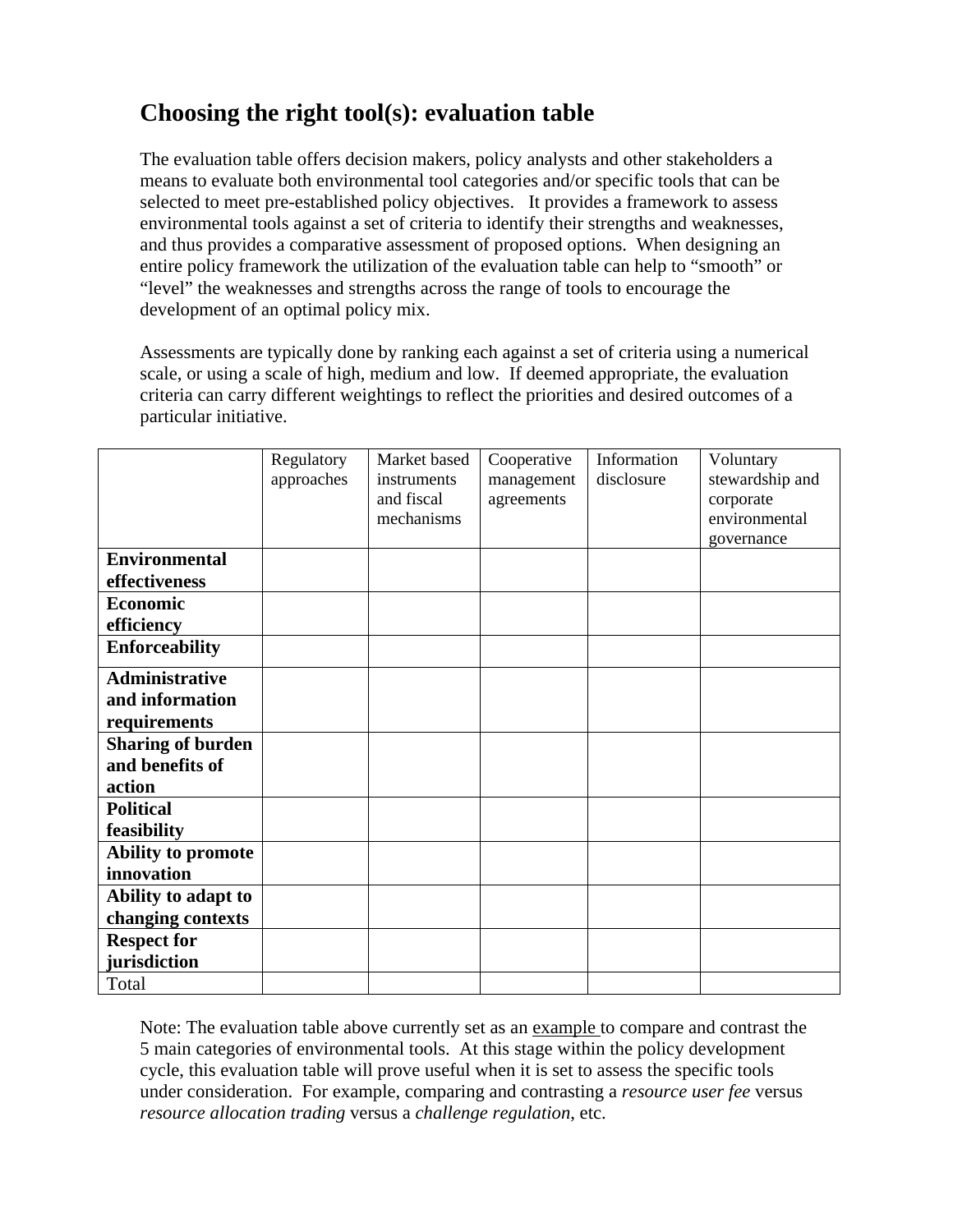## **Questions and consideration for each of the criteria:**

Environmental effectiveness and assurance:

To what degree will the environmental goal be met and sources held accountable.

- 9 **Action forcing:** Can the tool force parties to take action? Does it have "teeth"?
- $\checkmark$  Level of Risk: Will the tool mitigate the probability and consequences of an adverse outcome?
- $\checkmark$  **Monitoring capacity:** To what degree can outcomes be monitored? Are the environmental gains or losses measurable?
- $\checkmark$  **Familiarity with use:** Is there confidence in the tool's ability to achieve desired environmental results?

### Economic efficiency:

Meeting objectives at lowest cost with minimum burdens on industry and regulators.

- $\checkmark$  Cost effectiveness: Does the tool allow regulated parties to minimize costs of compliance and find the most cost-effective solutions over the long term?
- 9 **Differences in cost of abatement:** Do emitters/resource users face different costs of abatement than their competitors?

#### Enforceability:

With what ease, and to what efficiency and effectiveness can the environmental tool be enforced?

- $\checkmark$  **Resources:** Will the tool require additional resources to ensure compliance and/or participation?
- 9 **Regulatory/ fiscal backstop:** What are the consequences available for non-compliance.

#### Administrative and information requirements:

Does the tool minimize administrative burdens, i.e., analysis, research, monitoring, auditing, certification, reporting, licensing?

 $\checkmark$  Costs of design and implementation to government and industry: What costs are associated with the development of the tool? Are there are ongoing costs associated with the tool (e.g. establishing regulations, licensing, monitoring, reporting, and enforcement?)

#### Sharing of burden and benefits of action:

Does the tool put any citizen, group of citizens, firm, group of firms or sector at an unfair disadvantage?

- $\checkmark$  **Distributional outcomes:** Will the implementation of the tool disproportionately create "winners" and "losers"?
- 9 **Public Participation:** What potential role can the public play in the development, implementation, and operation of a specific policy tool? The level of public participation can influence the success of a project, especially within democratic states.

#### Political feasibility

Some environmental tools are viewed to be more politically and socially acceptable.

- $\checkmark$  Context: It is essential to recognize the political and social context and its relationship to the application of certain policy tools. Does the tool fit within the political discourse and policy direction of the government?
- $\checkmark$  Public Pressure: Is there strong public pressure to solve (make progress) on the issue?

#### Ability to promote technological innovation

The degree to which the tool has the potential to promote the use of innovative technology.

- $\checkmark$  **Availability of new technical solutions**: Is a technology currently available or is substantial research and development required?
- $\checkmark$  Best available technology: Does the tool promote the application of the best available technology to prevent/mitigate environmental harm and risks?
- 9 **Innovation:** Does the tool encourage innovation and continuous improvement? Does the tool influence industry to develop new technology and eco-friendly practices?